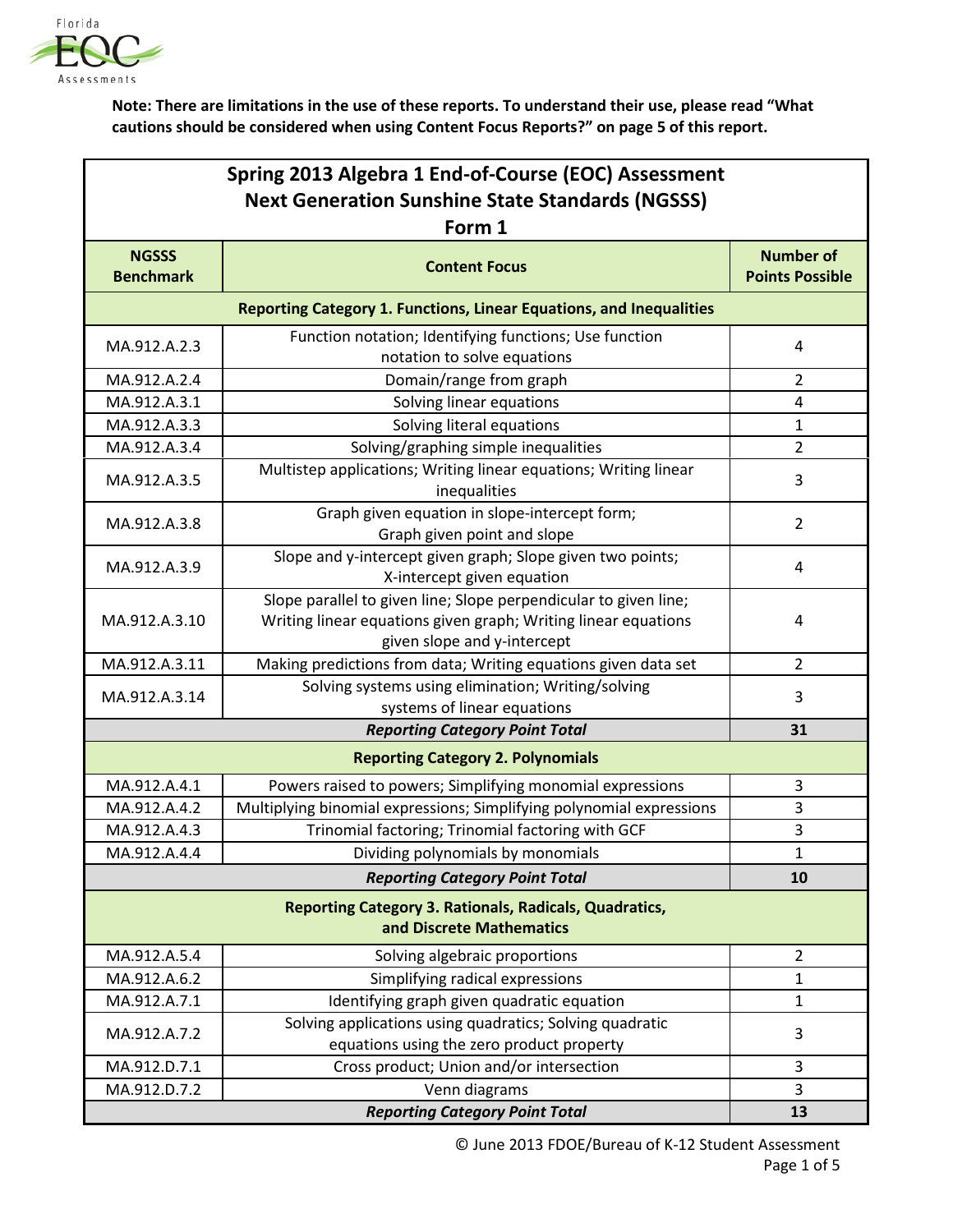

**Note: There are limitations in the use of these reports. To understand their use, please read "What cautions should be considered when using Content Focus Reports?" provided on page 5 of this report.**

| Spring 2013 Algebra 1 End-of-Course (EOC) Assessment    |
|---------------------------------------------------------|
| <b>Next Generation Sunshine State Standards (NGSSS)</b> |

| Form 2                                                                                    |                                                                                                                                         |                                            |  |
|-------------------------------------------------------------------------------------------|-----------------------------------------------------------------------------------------------------------------------------------------|--------------------------------------------|--|
| <b>NGSSS</b><br><b>Benchmark</b>                                                          | <b>Content Focus</b>                                                                                                                    | <b>Number of</b><br><b>Points Possible</b> |  |
|                                                                                           | <b>Reporting Category 1. Functions, Linear Equations, and Inequalities</b>                                                              |                                            |  |
| MA.912.A.2.3                                                                              | Function notation; Linking equations to functions; Use function<br>notation to solve equations                                          | 4                                          |  |
| MA.912.A.2.4                                                                              | Domain/range from graph                                                                                                                 | 2                                          |  |
| MA.912.A.3.1                                                                              | Solving linear equations                                                                                                                | 4                                          |  |
| MA.912.A.3.3                                                                              | Solving literal equations                                                                                                               | 1                                          |  |
| MA.912.A.3.4                                                                              | Solving/graphing simple inequalities                                                                                                    | 2                                          |  |
| MA.912.A.3.5                                                                              | Solving linear equations; Writing linear equations                                                                                      | 3                                          |  |
| MA.912.A.3.8                                                                              | Graph given equation in slope-intercept form;<br>Graph given point and slope                                                            | $\overline{2}$                             |  |
| MA.912.A.3.9                                                                              | Slope given two points; X-intercept given equation;<br>Y-intercept given equation                                                       | 4                                          |  |
| MA.912.A.3.10                                                                             | Point on perpendicular line; Slope parallel to given line; Writing<br>equations of parallel lines; Writing linear equations given graph | 4                                          |  |
| MA.912.A.3.11                                                                             | Making predictions from data; Slope as a rate of change                                                                                 | 2                                          |  |
| MA.912.A.3.14                                                                             | Solving systems of linear equations; Solving systems using elimination                                                                  | 3                                          |  |
|                                                                                           | <b>Reporting Category Point Total</b>                                                                                                   | 31                                         |  |
|                                                                                           | <b>Reporting Category 2. Polynomials</b>                                                                                                |                                            |  |
| MA.912.A.4.1                                                                              | Powers raised to powers; Simplifying monomial expressions                                                                               | 3                                          |  |
| MA.912.A.4.2                                                                              | Adding/subtracting polynomials; Multiplying binomial expressions;<br>Simplifying polynomial expressions                                 | 3                                          |  |
| MA.912.A.4.3                                                                              | Greatest common factor; Trinomial factoring;<br>Trinomial factoring with GCF                                                            | 3                                          |  |
| MA.912.A.4.4                                                                              | Dividing polynomials by monomials                                                                                                       | 1                                          |  |
|                                                                                           | <b>Reporting Category Point Total</b>                                                                                                   | 10                                         |  |
| <b>Reporting Category 3. Rationals, Radicals, Quadratics,</b><br>and Discrete Mathematics |                                                                                                                                         |                                            |  |
| MA.912.A.5.4                                                                              | Solving algebraic proportions                                                                                                           | 2                                          |  |
| MA.912.A.6.2                                                                              | Simplifying radical expressions                                                                                                         | $\mathbf{1}$                               |  |
| MA.912.A.7.1                                                                              | Identifying graph given quadratic equation                                                                                              | 1                                          |  |
| MA.912.A.7.2                                                                              | Solving quadratic equations; Solving quadratic<br>equations using the zero product property                                             | 3                                          |  |
| MA.912.D.7.1                                                                              | Cross product; Union and/or intersection                                                                                                | 3                                          |  |
| MA.912.D.7.2                                                                              | Venn diagrams                                                                                                                           | 3                                          |  |
| <b>Reporting Category Point Total</b>                                                     |                                                                                                                                         | 13                                         |  |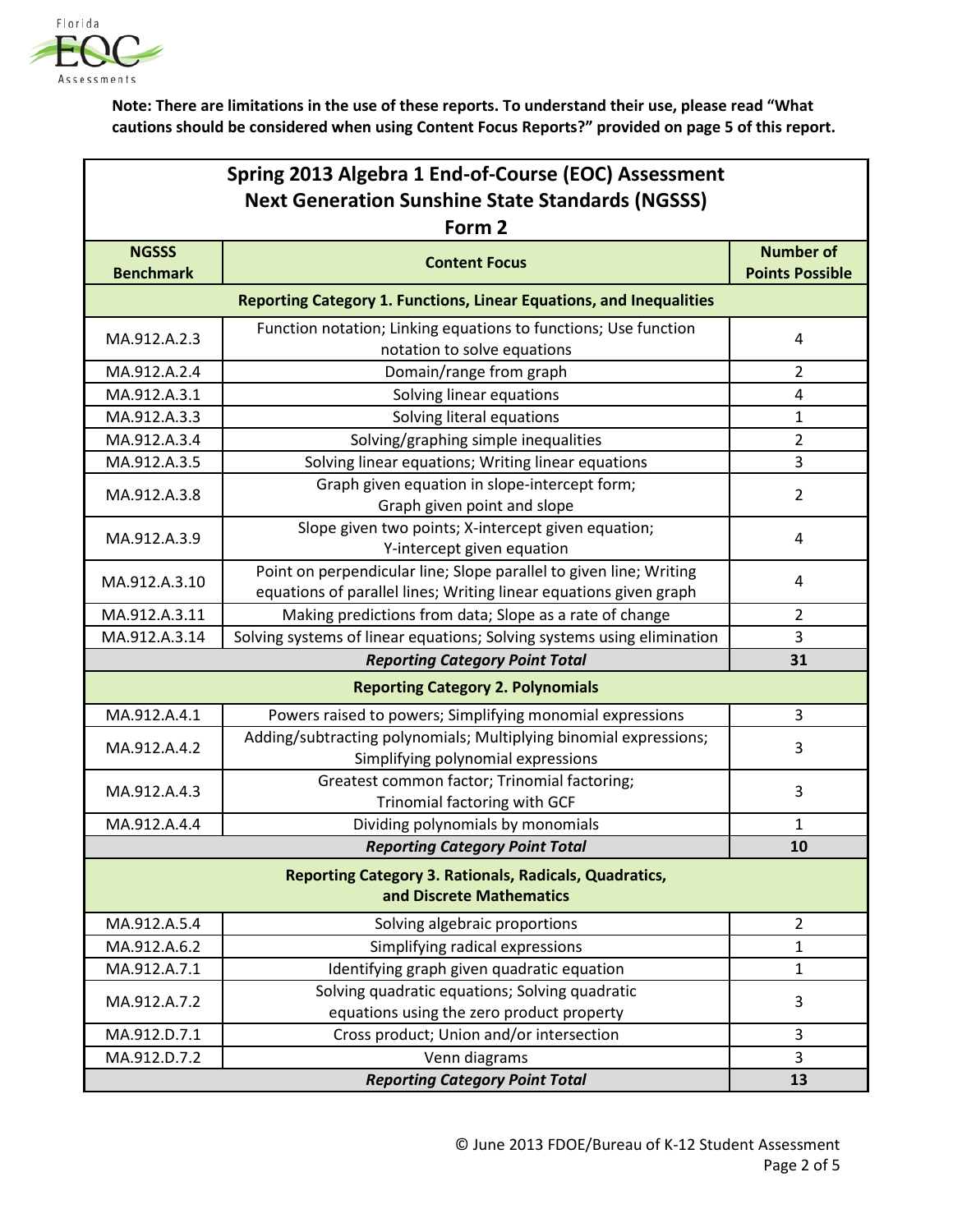

**Note: There are limitations in the use of these reports. To understand their use, please read "What cautions should be considered when using Content Focus Reports?" provided on page 5 of this report.**

| Spring 2013 Algebra 1 End-of-Course (EOC) Assessment    |
|---------------------------------------------------------|
| <b>Next Generation Sunshine State Standards (NGSSS)</b> |

| Form <sub>3</sub>                                                                         |                                                                                                         |                                            |  |  |
|-------------------------------------------------------------------------------------------|---------------------------------------------------------------------------------------------------------|--------------------------------------------|--|--|
| <b>NGSSS</b><br><b>Benchmark</b>                                                          | <b>Content Focus</b>                                                                                    | <b>Number of</b><br><b>Points Possible</b> |  |  |
|                                                                                           | Reporting Category 1. Functions, Linear Equations, and Inequalities                                     |                                            |  |  |
| MA.912.A.2.3                                                                              | Function notation; Linking equations to functions; Use function<br>notation to solve equations          | 4                                          |  |  |
| MA.912.A.2.4                                                                              | Domain/range from graph                                                                                 | $\overline{2}$                             |  |  |
| MA.912.A.3.1                                                                              | Solving linear equations                                                                                | $\overline{\mathbf{4}}$                    |  |  |
| MA.912.A.3.3                                                                              | Solving literal equations                                                                               | 1                                          |  |  |
| MA.912.A.3.4                                                                              | Solving/graphing simple inequalities                                                                    | $\overline{2}$                             |  |  |
| MA.912.A.3.5                                                                              | Solving linear equations; Writing linear equations                                                      | 3                                          |  |  |
| MA.912.A.3.8                                                                              | Graph given equation in slope-intercept form;<br>Graph given point and slope                            | $\overline{2}$                             |  |  |
| MA.912.A.3.9                                                                              | Slope given graph; Slope given two points; X-intercept given equation                                   | 4                                          |  |  |
| MA.912.A.3.10                                                                             | Point on perpendicular line; Slope perpendicular to given line;<br>Writing linear equations given graph | 4                                          |  |  |
| MA.912.A.3.11                                                                             | Making predictions from data                                                                            | $\overline{2}$                             |  |  |
| MA.912.A.3.14                                                                             | Solving systems of linear equations; Solving systems using elimination                                  | 3                                          |  |  |
|                                                                                           | <b>Reporting Category Point Total</b>                                                                   | 31                                         |  |  |
|                                                                                           | <b>Reporting Category 2. Polynomials</b>                                                                |                                            |  |  |
| MA.912.A.4.1                                                                              | Powers raised to powers; Simplifying monomial expressions                                               | 3                                          |  |  |
| MA.912.A.4.2                                                                              | Adding/subtracting polynomials; Multiplying binomial expressions                                        | 3                                          |  |  |
| MA.912.A.4.3                                                                              | Simplifying rational expressions; Trinomial factoring with GCF                                          | 3                                          |  |  |
| MA.912.A.4.4                                                                              | Dividing polynomials by monomials                                                                       | $\mathbf{1}$                               |  |  |
|                                                                                           | <b>Reporting Category Point Total</b>                                                                   | 10                                         |  |  |
| <b>Reporting Category 3. Rationals, Radicals, Quadratics,</b><br>and Discrete Mathematics |                                                                                                         |                                            |  |  |
| MA.912.A.5.4                                                                              | Solving algebraic proportions                                                                           | $\overline{2}$                             |  |  |
| MA.912.A.6.2                                                                              | Simplifying radical expressions                                                                         | 1                                          |  |  |
| MA.912.A.7.1                                                                              | Identifying graph given quadratic equation                                                              | $\mathbf{1}$                               |  |  |
| MA.912.A.7.2                                                                              | Solving quadratic equations; Solving quadratic equations using<br>the zero product property             | 3                                          |  |  |
| MA.912.D.7.1                                                                              | Cross product; Union and/or intersection                                                                | 3                                          |  |  |
| MA.912.D.7.2                                                                              | Venn diagrams                                                                                           | 3                                          |  |  |
|                                                                                           | <b>Reporting Category Point Total</b>                                                                   | 13                                         |  |  |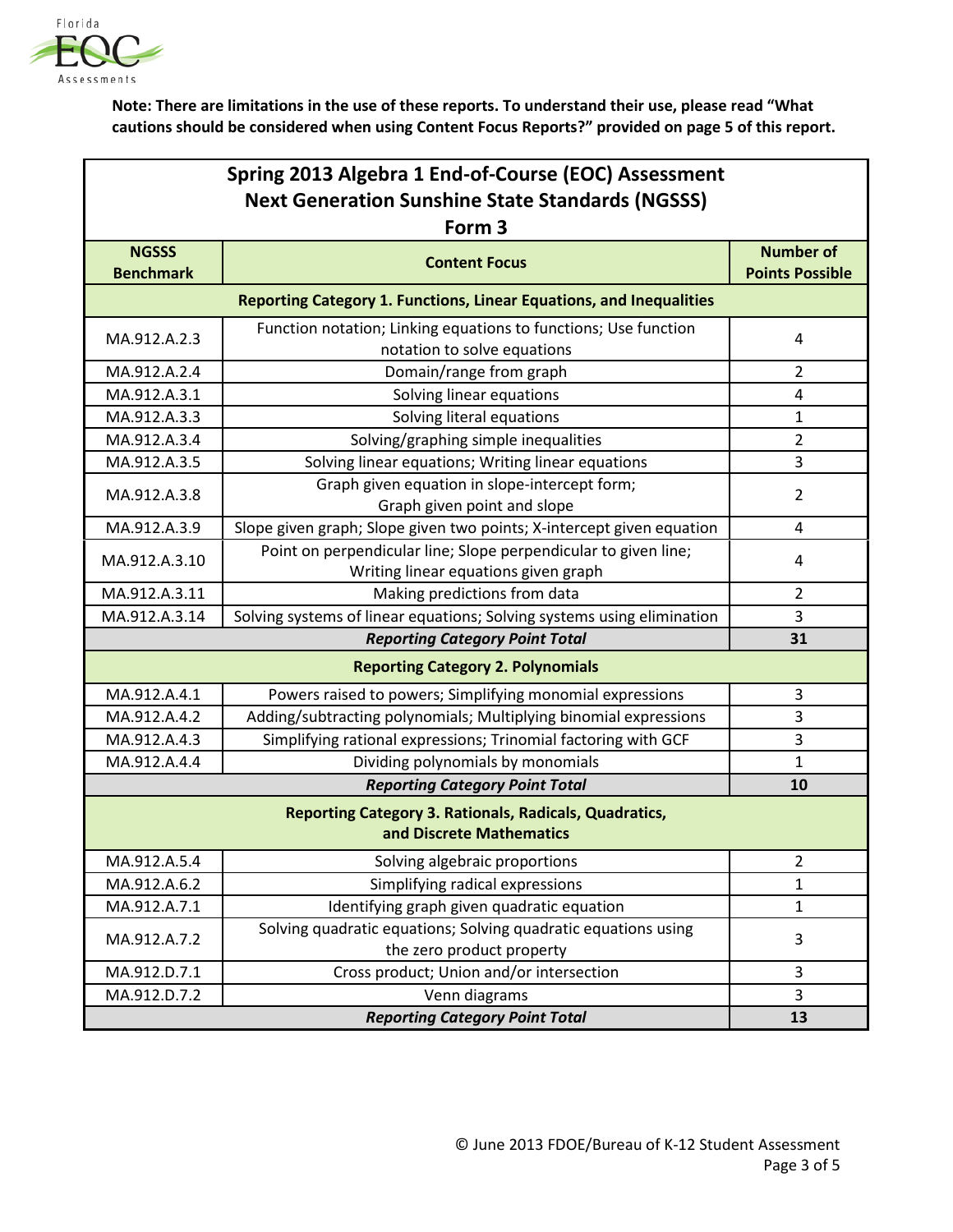

**Note: There are limitations in the use of these reports. To understand their use, please read "What cautions should be considered when using Content Focus Reports?" provided on page 5 of this report.**

| Spring 2013 Algebra 1 End-of-Course (EOC) Assessment                                      |                                                                                                                    |                                            |  |
|-------------------------------------------------------------------------------------------|--------------------------------------------------------------------------------------------------------------------|--------------------------------------------|--|
| <b>Next Generation Sunshine State Standards (NGSSS)</b>                                   |                                                                                                                    |                                            |  |
|                                                                                           | Form 4                                                                                                             |                                            |  |
| <b>NGSSS</b><br><b>Benchmark</b>                                                          | <b>Content Focus</b>                                                                                               | <b>Number of</b><br><b>Points Possible</b> |  |
|                                                                                           | Reporting Category 1. Functions, Linear Equations, and Inequalities                                                |                                            |  |
| MA.912.A.2.3                                                                              | Function notation; Linking equations to functions;<br>Use function notation to solve equations                     | 4                                          |  |
| MA.912.A.2.4                                                                              | Domain/range from graph                                                                                            | 2                                          |  |
| MA.912.A.3.1                                                                              | Solving linear equations                                                                                           | 4                                          |  |
| MA.912.A.3.3                                                                              | Solving literal equations                                                                                          | 1                                          |  |
| MA.912.A.3.4                                                                              | Solving/graphing simple inequalities                                                                               | 2                                          |  |
| MA.912.A.3.5                                                                              | Multistep applications; Writing linear equations                                                                   | 3                                          |  |
| MA.912.A.3.8                                                                              | Graph given equation in standard form;<br>Graph given slope and y-intercept                                        | $\overline{2}$                             |  |
| MA.912.A.3.9                                                                              | Slope given equation; Slope given two points; X-intercept given<br>equation; Y-intercept given equation            | 4                                          |  |
| MA.912.A.3.10                                                                             | Slope parallel to given line; Slope perpendicular to given line;<br>Writing linear equations given graph           | 4                                          |  |
| MA.912.A.3.11                                                                             | Making predictions from data                                                                                       | $\overline{2}$                             |  |
| MA.912.A.3.14                                                                             | Solving systems using elimination; Writing/solving<br>systems of linear equations                                  | 3                                          |  |
|                                                                                           | <b>Reporting Category Point Total</b>                                                                              | 31                                         |  |
|                                                                                           | <b>Reporting Category 2. Polynomials</b>                                                                           |                                            |  |
| MA.912.A.4.1                                                                              | Powers raised to powers; Simplifying monomial expressions                                                          | 3                                          |  |
| MA.912.A.4.2                                                                              | Adding/subtracting polynomials; Multiplying binomial expressions                                                   | 3                                          |  |
| MA.912.A.4.3                                                                              | Trinomial factoring; Trinomial factoring with GCF                                                                  | 3                                          |  |
| MA.912.A.4.4                                                                              | Dividing polynomials by monomials                                                                                  | 1                                          |  |
|                                                                                           | <b>Reporting Category Point Total</b>                                                                              | 10                                         |  |
| <b>Reporting Category 3. Rationals, Radicals, Quadratics,</b><br>and Discrete Mathematics |                                                                                                                    |                                            |  |
| MA.912.A.5.4                                                                              | Solving algebraic proportions                                                                                      | $\overline{2}$                             |  |
| MA.912.A.6.2                                                                              | Simplifying radical expressions                                                                                    | 1                                          |  |
| MA.912.A.7.1                                                                              | Identifying graph given quadratic equation                                                                         | 1                                          |  |
| MA.912.A.7.2                                                                              | Solving quadratic equations using the zero product property;<br>Solving quadratic equations with quadratic formula | 3                                          |  |
| MA.912.D.7.1                                                                              | Cross product; Union and/or intersection                                                                           | 3                                          |  |
| MA.912.D.7.2                                                                              | Venn diagrams                                                                                                      | 3                                          |  |
|                                                                                           | <b>Reporting Category Point Total</b>                                                                              | 13                                         |  |